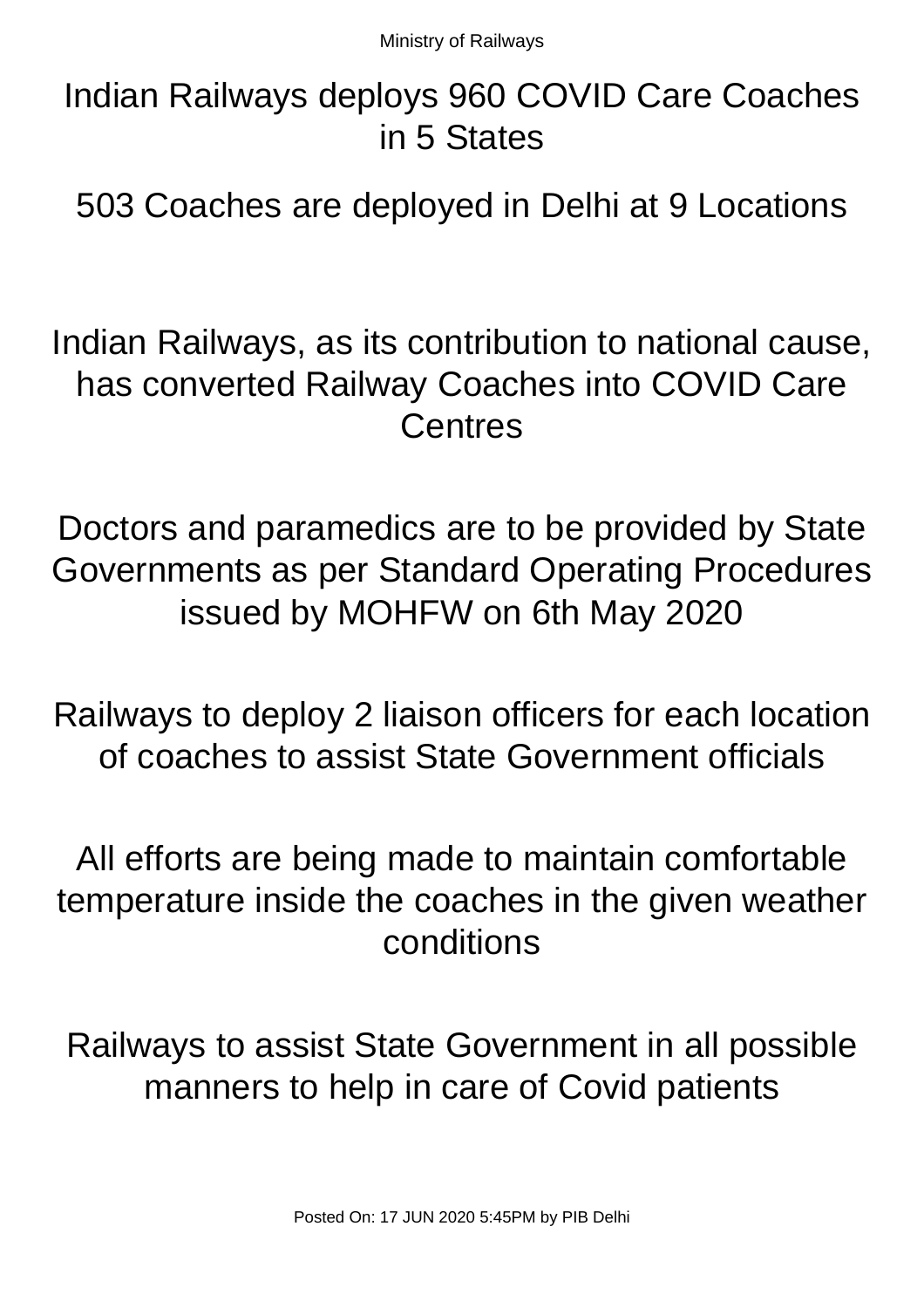Sustaining the fight against Covid-19, Indian Railways is making an all out effort to supplement the health care efforts of State Governments. Indian Railways has geared up to provide its 5231 Covid Care Coaches to the States. Zonal Railways have converted these coaches as COVID Care Centres to be used for very mild / mild cases.

As of now, Indian Railways has deployed total 960 COVID Care coaches in 5 states i.e. Delhi, Uttar Pradesh, Andhara Pradesh, Telangana and Madhya Pradesh. Out of total 960 COVID Care coaches, 503 COVID Care coaches have been deployed in Delhi, 20 in Andhra Pradesh, 60 in Telangana, 372 in Uttar Pradesh and 5 in Madhya Pradesh.

In Delhi, 503 COVID Care coaches are deployed at 9 locations. 50 COVID Care coaches are deployed at Shakurbasti, 267 at [Anand Vihar, 21](https://www.google.com/maps/search/Anand+Vihar,+21?entry=gmail&source=g) at Delhi Safdarjung, 50 at Delhi Sarai Rohilla, 33 at Delhi Cant, 30 at Adarsh Nagar, 13 at Delhi Shahadra, 13 at Tughlakabad and 26 at Patel Nagar.

In Uttar Pradesh, total 372 COVID Care coaches have been deployed at 23 different locations i.e. Pt. Deen Dayal Upadhyay Jn., Lucknow, Varanasi, Bhadohi, Faizabad, Saharanpur, Mirzapur, Subedarganj, Kanpur, Jhansi, Jhansi Workshop, Agra, Nakha Jungle, Gonda, Nautanwa, Bahraich, Varanasi City, Manduadih, Mau, Bhatni, Bareilly City, Farrukhabad and Kasganj.

In Madhya Pradesh, total 5 COVID Care coaches are deployed at Gwalior. In Andhra Pradesh, total 20 COVID Care coaches are deployed at Vijayawada while in Telangana, a total of 60 COVID Care coaches are deployed at 3 different locations i.e. Secunderabad, Kachguda and Adilabad.

As per guidelines of Ministry of Health and Family Welfare (MoHFW) Government of India, these State Governments have sent the requisition to Indian Railways and Railways have allocated these coaches to the State/UTs.

It is worth mentioning that Indian Railways is working as Service Provider of Coaches as COVID Care Centres as its contribution to national cause. Doctors and paramedics are to be provided by State Governments. This is as per MOHFW guidelines issued on 6th May 2020.

Railways will deploy 2 liaison officers for each location of coaches to assist State Government officials. All efforts are being made to reduce the heat in the coaches in the given weather conditions. Railways to assist State Government in all possible manners to help in care of Covid patients.

It may be noted that these Coaches can be used for very mild cases that can be clinically assigned to the Covid Care centers as per guidelines issued by MoHFW. These coaches can be used in areas where State has exhausted the facilities and needs to augment capacities for isolation of both suspect and confirmed Covid cases. These facilities are part of the integrated COVID plan developed by MoHFW and NITI Ayog.